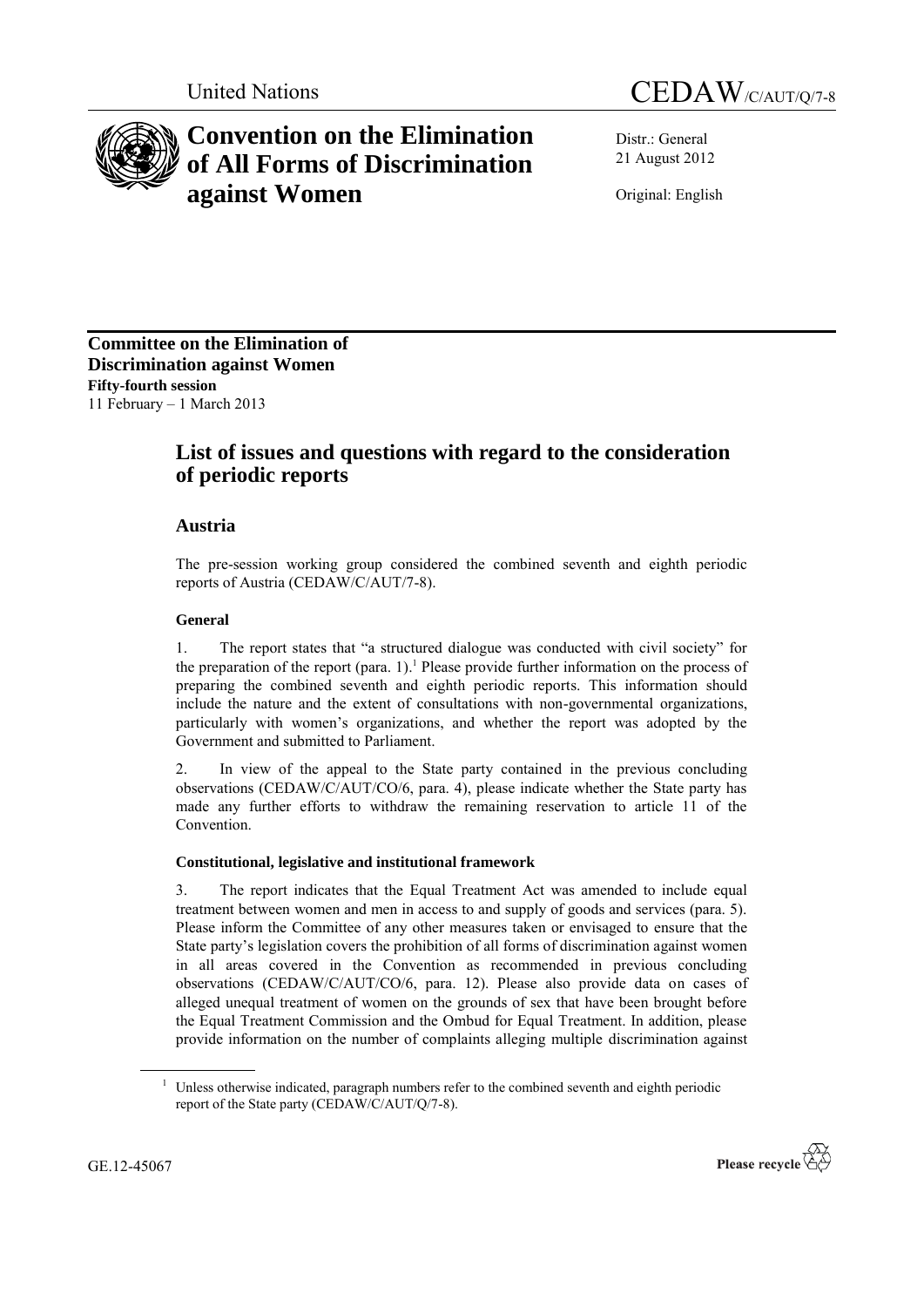women that have been brought before the Federal Social Office since 2007, the grounds invoked and the outcomes of these cases.

4. In its previous concluding observations (CEDAW/C/AUT/CO/6, para. 16), the Committee recommended that the State party ensure the systematic monitoring and evaluation of all measures aimed at promoting gender equality. The report indicates that regular monitoring is assured through reports to Parliament and evaluation reports "as stipulated by the National Action Plans", and other reports and studies (para. 21). Please provide more information on these monitoring processes. How often are reports submitted to Parliament, and which body is responsible for preparing such reports? Please also describe the findings of the 2010 comprehensive report on the situation of women (para. 21).

#### **Gender mainstreaming and national plan of action**

5. The report indicates that a formal policy of gender mainstreaming has been applied to all government budgets since 2005 in the form of individual gender-specific projects (para. 100). Please provide information on the positive effects of this policy on women's enjoyment of rights guaranteed in the Convention. Please also explain how de facto equality of women and men is ensured through gender budgeting in the context of the implementation of the Convention.

6. Please indicate any measures taken towards the development and adoption of a general national plan of action on gender equality, as previously recommended by the Committee (CEDAW/C/AUT/CO/6, para. 14).

#### **Stereotypes**

7. The report describes various activities aimed at combating stereotypes regarding the roles of women and men in the family and society, in particular through education. Please indicate whether an assessment of the various initiatives undertaken has been carried out to identify their impact as well as the most persistent obstacles in this regard. In its previous concluding observations (CEDAW/C/AUT/CO/6, para. 18), the Committee encouraged the State party to put in place a comprehensive approach to overcoming these stereotypes, through legal, policy and awareness-raising measures, involving different stakeholders and media. Please indicate whether the State party has adopted or is planning to adopt a comprehensive approach in this regard and if so, please provide details on this plan.

#### **Violence against women**

8. Please provide data on the number of reported cases of all forms of violence, including domestic violence, against women and girls since 2007, as well as the number of prosecutions, convictions and sentences imposed on perpetrators. Please also indicate if the State party has adopted a comprehensive strategy or plan of action to prevent and eliminate all forms of violence against women as recommended in the previous concluding observations (CEDAW/C/AUT/CO/6, para. 24).

9. The report indicates that the State party has initiated a system for the collection of data on domestic violence (para. 73). Please provide more information on the data collection system and explain if data is disaggregated by type of violence and by the relationship of the perpetrator to the victim and whether the data is available to the public as recommended by the Committee in its previous concluding observations (CEDAW/C/AUT/CO/6, para. 24).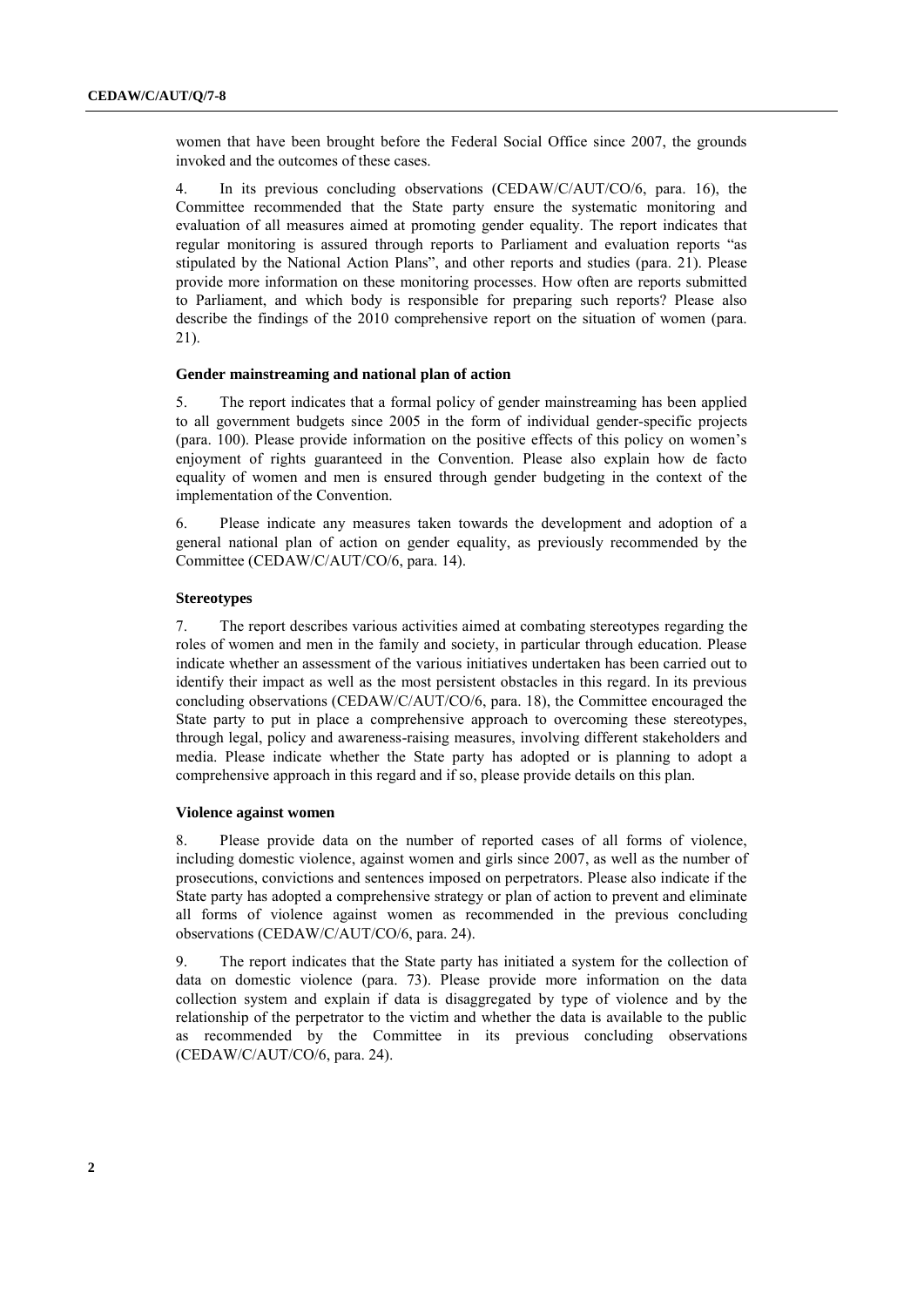#### **Trafficking and exploitation of prostitution**

10. Please provide more information on the National Action Plan for Combating Human Trafficking 2009-2011 (para. 76). Please inform the Committee on the impact of measures taken and results achieved through the implementation of this second National Action Plan. Please also indicate whether the State party has established a new plan of action and, if so, please provide details on the plan.

11. Please provide information on measures taken to train law enforcement officials on combating trafficking in persons, especially in the identification of victims of trafficking, as recommended in the Committee's previous concluding observations (CEDAW/C/AUT/CO/6, para. 26). Please indicate if such trainings benefit border patrol officials and whether training in the identification of victims or potential victims of trafficking for the purpose of sexual exploitation is provided to asylum officials in order to ensure protection of those women asylum seekers who are victims and thus at risk if returned to their countries of origin.

#### **Participation in decision-making**

12. The report indicates that the quota set forth in the provisions of the Federal Equal Treatment Act governing affirmative actions for women has been raised from 40 to 45 per cent (para. 9). Please provide detailed information on the impact of this quota system. In particular, please provide statistical data on women's representation in leadership positions in all branches of government, including at the federal, provincial and local levels.

13. Please explain how the National Action Plan for Gender Equality in the Labour Market includes practical steps that will "lead to a higher percentage of women in decisionmaking positions" as indicated in the report (para. 84).

14. The report indicates that efforts are needed to address the so-called "leaking pipeline", which refers to the gradual disappearance of highly qualified women in the course of their academic careers (para. 85). The report also acknowledges that affirmative action needs to be taken and that compliance with the newly defined quota for representation of women in all university bodies must be assured. Please provide information on the progress achieved and other measures taken to strengthen women's position in leadership roles in academia.

#### **Employment**

15. Please provide information on how the National Action Plan for Gender Equality in the Labour Market addresses discrimination against women in the field of employment, such as occupational segregation, a marked increase of women working part-time, including minor employment, a high proportion of women employed in the low-pay sector and a continuing high gender wage gap.

16. According to information obtained, the Vienna Equality of Treatment Act provides that in the event of a breach of the principle of equal remuneration between women and men for work of equal value, a public employee is entitled to payment of the pay difference plus interest and compensation (section 11). Please inform the Committee whether any cases have been invoked under this section and the outcomes of such cases.

17. The report indicates that "interruptions of work due to childcare periods" are one of the causes of the income disparity and inequalities between women and men as regards career advancement (para. 35). Please inform the Committee as to what measures the State party is taking to address this situation. Please also indicate how the State party intends to accelerate the expansion of all-day childcare services, all-day schools and/or all-day care at schools and long-term care and assistance services for dependent adults. What actions have been taken to promote equal sharing of family responsibilities between women and men?